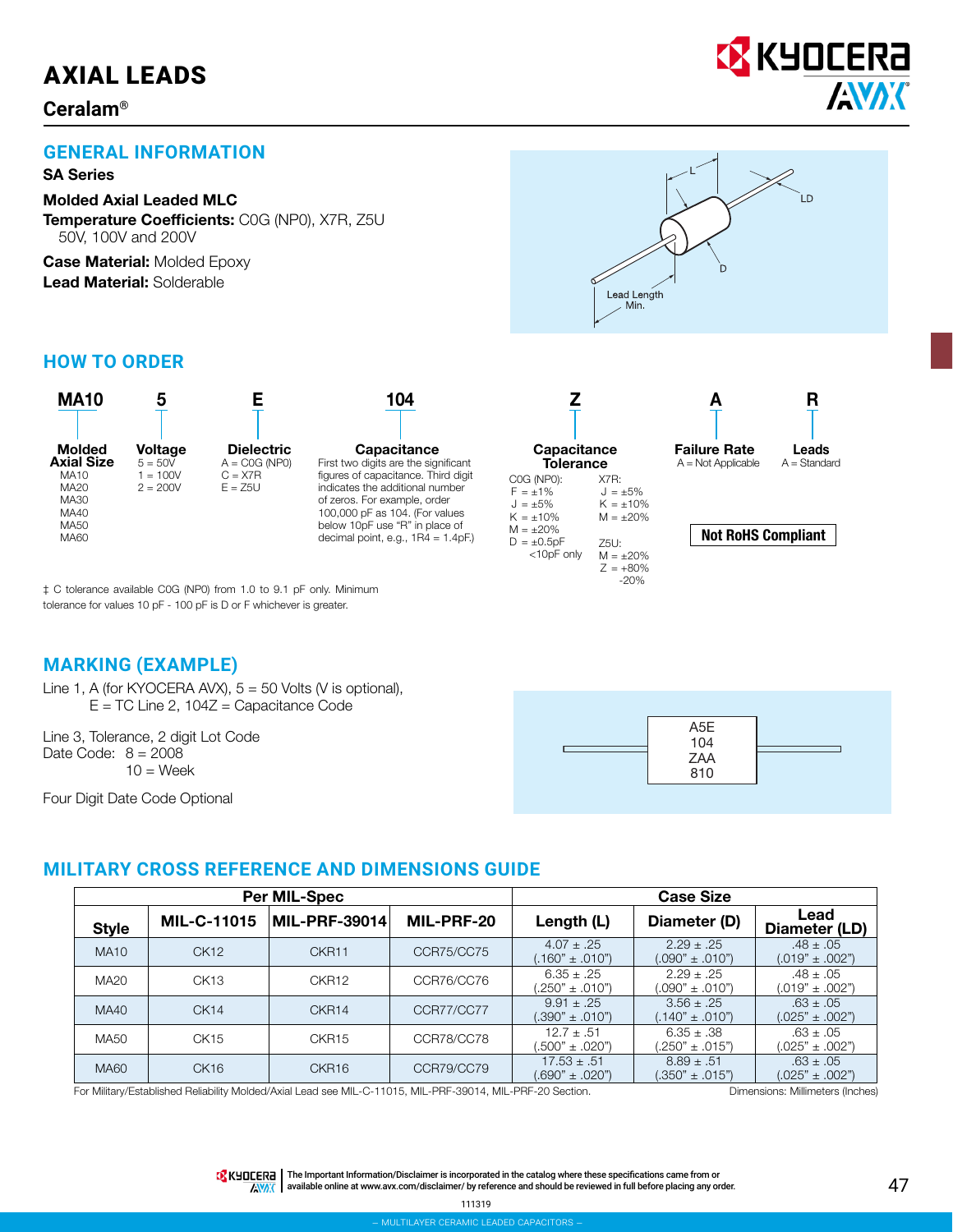# AXIAL LEADS **Ceralam® – C0G (NP0) Dielectric**



#### **SIZE AND CAPACITANCE SPECIFICATIONS**

|                  | Dimensions: Millimeters (Inches)<br><b>Style</b> |     | <b>MA10</b>                           |    |     | <b>MA20</b>                           |    |                                       | <b>MA30</b>                 |                                       |     | <b>MA40</b>                 |                                       |     | <b>MA50</b>                 |                                       |     | <b>MA60</b>                 |    |
|------------------|--------------------------------------------------|-----|---------------------------------------|----|-----|---------------------------------------|----|---------------------------------------|-----------------------------|---------------------------------------|-----|-----------------------------|---------------------------------------|-----|-----------------------------|---------------------------------------|-----|-----------------------------|----|
|                  | Length                                           |     | $4.07 \pm .25$                        |    |     | $6.35 \pm .25$                        |    | $6.09 \pm .25$                        |                             | $9.91 \pm .25$                        |     | $12.7 \pm .51$              |                                       |     |                             | $17.53 \pm .51$                       |     |                             |    |
|                  |                                                  |     | $(.160" \pm .010")$                   |    |     | $(.250" \pm .010")$<br>$2.29 \pm .25$ |    | $(.240" \pm .010")$                   |                             | $(.390" \pm .010")$                   |     |                             | $(.500" \pm .020")$<br>$6.35 \pm .38$ |     |                             | $(.690" \pm .020")$<br>$8.89 \pm .51$ |     |                             |    |
|                  | <b>Diameter</b>                                  |     | $2.29 \pm .25$<br>$(.090" \pm .010")$ |    |     | $(.090" \pm .010")$                   |    | $3.30 \pm .25$<br>$(.130" \pm .010")$ |                             | $3.56 \pm .25$<br>$(.140" \pm .010")$ |     |                             | $(.250" \pm .015")$                   |     |                             | $(.350" \pm .015")$                   |     |                             |    |
|                  | Lead<br><b>Diameter</b>                          |     | $.48 \pm .05$                         |    |     | $.48 \pm .05$                         |    |                                       | $.48 \pm .05$               |                                       |     | $.63 \pm .05$               |                                       |     | $.63 \pm .05$               |                                       |     | $.63 \pm .05$               |    |
|                  | Lead                                             |     | $(.019" \pm .002")$<br>25.4           |    |     | $(.019" \pm .002")$<br>25.4           |    |                                       | $(.019" \pm .002")$<br>25.4 |                                       |     | $(.025" \pm .002")$<br>25.4 |                                       |     | $(.025" \pm .002")$<br>25.4 |                                       |     | $(.025" \pm .002")$<br>25.4 |    |
|                  | Length                                           |     | (1.00")                               |    |     | (1.00")                               |    |                                       | (1.00")                     |                                       |     | (1.00")                     |                                       |     | (1.00")                     |                                       |     | (1.00")                     |    |
| Cap.<br>in. pF   | <b>Typical</b><br>Part Nos.                      | 200 | <b>WVDC</b><br>100                    | 50 | 200 | <b>WVDC</b><br>100                    | 50 | 200                                   | <b>WVDC</b><br>100          | 50                                    | 200 | <b>WVDC</b><br>100          | 50                                    | 200 | <b>WVDC</b><br>100          | 50                                    | 200 | <b>WVDC</b><br>100          | 50 |
| 1.0              | MA_____5A1R0DAA                                  |     |                                       |    |     |                                       |    |                                       |                             |                                       |     |                             |                                       |     |                             |                                       |     |                             |    |
| to<br>9.1        | MA5A9R1DAA                                       |     |                                       |    |     |                                       |    |                                       |                             |                                       |     |                             |                                       |     |                             |                                       |     |                             |    |
| 10               | MA5A100KAA                                       |     |                                       |    |     |                                       |    |                                       |                             |                                       |     |                             |                                       |     |                             |                                       |     |                             |    |
| 12               | MA5A120KAA                                       |     |                                       |    |     |                                       |    |                                       |                             |                                       |     |                             |                                       |     |                             |                                       |     |                             |    |
| 15               | MA5A150KAA                                       |     |                                       |    |     |                                       |    |                                       |                             |                                       |     |                             |                                       |     |                             |                                       |     |                             |    |
| 18               | MA5A180KAA                                       |     |                                       |    |     |                                       |    |                                       |                             |                                       |     |                             |                                       |     |                             |                                       |     |                             |    |
| 22<br>27         | MA5A220KAA<br>MA5A270KAA                         |     |                                       |    |     |                                       |    |                                       |                             |                                       |     |                             |                                       |     |                             |                                       |     |                             |    |
| 33               | MA <sub>-----</sub> 5A330KAA                     |     |                                       |    |     |                                       |    |                                       |                             |                                       |     |                             |                                       |     |                             |                                       |     |                             |    |
| 39               | MA5A390KAA                                       |     |                                       |    |     |                                       |    |                                       |                             |                                       |     |                             |                                       |     |                             |                                       |     |                             |    |
| 47               | MA5A470KAA                                       |     |                                       |    |     |                                       |    |                                       |                             |                                       |     |                             |                                       |     |                             |                                       |     |                             |    |
| 56               | MA5A560KAA                                       |     |                                       |    |     |                                       |    |                                       |                             |                                       |     |                             |                                       |     |                             |                                       |     |                             |    |
| 68<br>82         | MA5A680KAA<br>MA5A820KAA                         |     |                                       |    |     |                                       |    |                                       |                             |                                       |     |                             |                                       |     |                             |                                       |     |                             |    |
| 100              | MA5A101KAA                                       |     |                                       |    |     |                                       |    |                                       |                             |                                       |     |                             |                                       |     |                             |                                       |     |                             |    |
| 120              | MA5A121KAA                                       |     |                                       |    |     |                                       |    |                                       |                             |                                       |     |                             |                                       |     |                             |                                       |     |                             |    |
| 150              | MA5A151KAA                                       |     |                                       |    |     |                                       |    |                                       |                             |                                       |     |                             |                                       |     |                             |                                       |     |                             |    |
| 180              | MA5A181KAA                                       |     |                                       |    |     |                                       |    |                                       |                             |                                       |     |                             |                                       |     |                             |                                       |     |                             |    |
| 220<br>270       | MA5A221KAA<br>MA <sub>-----</sub> 5A271KAA       |     |                                       |    |     |                                       |    |                                       |                             |                                       |     |                             |                                       |     |                             |                                       |     |                             |    |
| 330              | MA5A331KAA                                       |     |                                       |    |     |                                       |    |                                       |                             |                                       |     |                             |                                       |     |                             |                                       |     |                             |    |
| 390              | MA5A391KAA                                       |     |                                       |    |     |                                       |    |                                       |                             |                                       |     |                             |                                       |     |                             |                                       |     |                             |    |
| 470              | MA5A471KAA                                       |     |                                       |    |     |                                       |    |                                       |                             |                                       |     |                             |                                       |     |                             |                                       |     |                             |    |
| 560              | MA <sub>-----</sub> 5A561KAA                     |     |                                       |    |     |                                       |    |                                       |                             |                                       |     |                             |                                       |     |                             |                                       |     |                             |    |
| 680<br>820       | MA5A681KAA<br>MA5A821KAA                         |     |                                       |    |     |                                       |    |                                       |                             |                                       |     |                             |                                       |     |                             |                                       |     |                             |    |
| 1000             | MA5A102KAA                                       |     |                                       |    |     |                                       |    |                                       |                             |                                       |     |                             |                                       |     |                             |                                       |     |                             |    |
| 1200             | MA <sub>1111</sub> 5A122KAA                      |     |                                       |    |     |                                       |    |                                       |                             |                                       |     |                             |                                       |     |                             |                                       |     |                             |    |
| 1500             | MA5A152KAA                                       |     |                                       |    |     |                                       |    |                                       |                             |                                       |     |                             |                                       |     |                             |                                       |     |                             |    |
| 1800             | MA5A182KAA                                       |     |                                       |    |     |                                       |    |                                       |                             |                                       |     |                             |                                       |     |                             |                                       |     |                             |    |
| 2200<br>2700     | MA5A222KAA<br>MA5A272KAA                         |     |                                       |    |     |                                       |    |                                       |                             |                                       |     |                             |                                       |     |                             |                                       |     |                             |    |
| 3300             | MA5A332KAA                                       |     |                                       |    |     |                                       |    |                                       |                             |                                       |     |                             |                                       |     |                             |                                       |     |                             |    |
| 3900             | MA5A392KAA                                       |     |                                       |    |     |                                       |    |                                       |                             |                                       |     |                             |                                       |     |                             |                                       |     |                             |    |
| 4700             | MA5A472KAA                                       |     |                                       |    |     |                                       |    |                                       |                             |                                       |     |                             |                                       |     |                             |                                       |     |                             |    |
| 5600             | MA <sub>-----</sub> 5A562KAA                     |     |                                       |    |     |                                       |    |                                       |                             |                                       |     |                             |                                       |     |                             |                                       |     |                             |    |
| 6800<br>8200     | MA5A682KAA<br>MA5A822KAA                         |     |                                       |    |     |                                       |    |                                       |                             |                                       |     |                             |                                       |     |                             |                                       |     |                             |    |
| 10,000           | MA <sub>1111</sub> 5A103KAA                      |     |                                       |    |     |                                       |    |                                       |                             |                                       |     |                             |                                       |     |                             |                                       |     |                             |    |
| 12,000           | MA 5A123KAA                                      |     |                                       |    |     |                                       |    |                                       |                             |                                       |     |                             |                                       |     |                             |                                       |     |                             |    |
| 15,000           | MA5A153KAA                                       |     |                                       |    |     |                                       |    |                                       |                             |                                       |     |                             |                                       |     |                             |                                       |     |                             |    |
| 18,000           | MA5A183KAA                                       |     |                                       |    |     |                                       |    |                                       |                             |                                       |     |                             |                                       |     |                             |                                       |     |                             |    |
| 22,000<br>27,000 | MA <sub>-----</sub> 5A223KAA<br>MA5A273KAA       |     |                                       |    |     |                                       |    |                                       |                             |                                       |     |                             |                                       |     |                             |                                       |     |                             |    |
| 33,000           | MA5A333KAA                                       |     |                                       |    |     |                                       |    |                                       |                             |                                       |     |                             |                                       |     |                             |                                       |     |                             |    |
| 39,000           | MA5A393KAA                                       |     |                                       |    |     |                                       |    |                                       |                             |                                       |     |                             |                                       |     |                             |                                       |     |                             |    |
| 47,000           | MA_____5A473KAA                                  |     |                                       |    |     |                                       |    |                                       |                             |                                       |     |                             |                                       |     |                             |                                       |     |                             |    |
| 56,000           | MA5A563KAA                                       |     |                                       |    |     |                                       |    |                                       |                             |                                       |     |                             |                                       |     |                             |                                       |     |                             |    |
| 68,000<br>82.000 | MA5A683KAA<br>MA5A823KAA                         |     |                                       |    |     |                                       |    |                                       |                             |                                       |     |                             |                                       |     |                             |                                       |     |                             |    |
| 100,000          | MA <sub>-----</sub> 5A104KAA                     |     |                                       |    |     |                                       |    |                                       |                             |                                       |     |                             |                                       |     |                             |                                       |     |                             |    |
| 120,000          | MA5A124KAA                                       |     |                                       |    |     |                                       |    |                                       |                             |                                       |     |                             |                                       |     |                             |                                       |     |                             |    |
| 150,000          | MA5A154KAA                                       |     |                                       |    |     |                                       |    |                                       |                             |                                       |     |                             |                                       |     |                             |                                       |     |                             |    |



For other tolerances see Part No. Codes

For other voltages see Part No. Codes

- Style

IThe Important Information/Disclaimer is incorporated in the catalog where these specifications came from or الكلام<br>AB available online at [www.avx.com/disclaimer/](http://www.avx.com/disclaimer/) by reference and should be reviewed in full before placin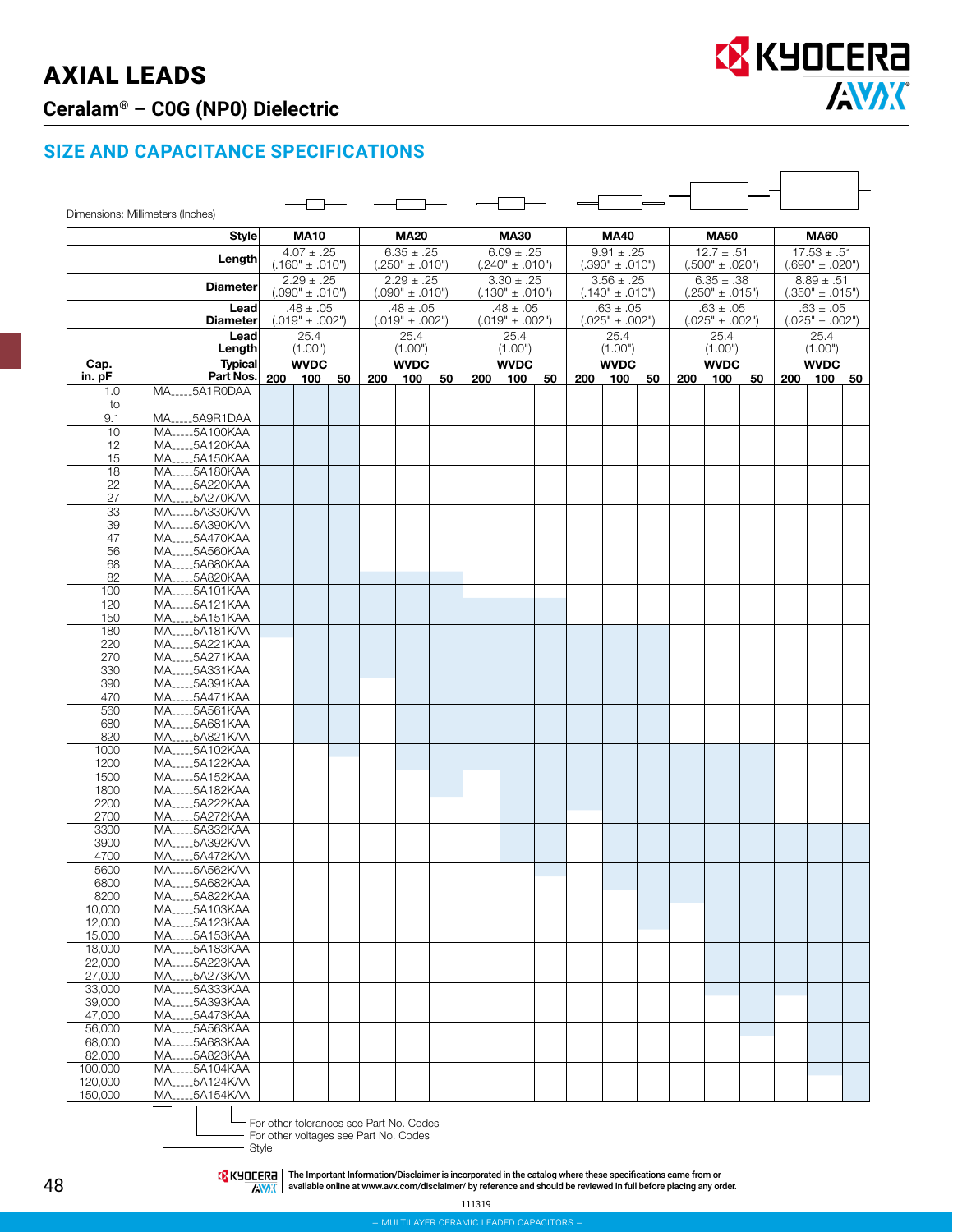## AXIAL LEADS **Ceralam® - X7R Dielectric**

┑

 $\Gamma$ 

#### **SIZE AND CAPACITANCE SPECIFICATIONS**

|                            | Dimensions: Millimeters (Inches) |     |                                      |    |     |                                       |    |                                       |                                      |                                     |     |                                      |                                       |                     |                                      |                                        |                     |                                      |    |
|----------------------------|----------------------------------|-----|--------------------------------------|----|-----|---------------------------------------|----|---------------------------------------|--------------------------------------|-------------------------------------|-----|--------------------------------------|---------------------------------------|---------------------|--------------------------------------|----------------------------------------|---------------------|--------------------------------------|----|
|                            | <b>Style</b>                     |     | <b>MA10</b>                          |    |     | <b>MA20</b>                           |    |                                       | <b>MA30</b>                          |                                     |     | <b>MA40</b>                          |                                       |                     | <b>MA50</b>                          |                                        |                     | <b>MA60</b>                          |    |
|                            | Length                           |     | $4.07 \pm .25$                       |    |     | $6.35 \pm .25$<br>$(.250" \pm .010")$ |    | $6.09 \pm .25$                        |                                      | $9.91 \pm .25$                      |     |                                      | $12.7 \pm .51$                        |                     |                                      | $17.53 \pm .51$<br>$(.690" \pm .020")$ |                     |                                      |    |
|                            |                                  |     | $(.160" \pm .010")$<br>$2.29 + .25$  |    |     | $2.29 \pm .25$                        |    | $(.240" \pm .010")$<br>$3.30 \pm .25$ |                                      | $(.390" \pm .010")$<br>$3.56 + .25$ |     |                                      | $(.500" \pm .020")$<br>$6.35 \pm .38$ |                     |                                      | $8.89 \pm .51$                         |                     |                                      |    |
|                            | <b>Diameter</b>                  |     | $(.090" \pm .010")$                  |    |     | $(.090" \pm .010")$                   |    |                                       | $(.130" \pm .010")$                  |                                     |     | $(.140" \pm .010")$                  |                                       | $(.250" \pm .015")$ |                                      |                                        | $(.350" \pm .015")$ |                                      |    |
|                            | Lead<br><b>Diameter</b>          |     | $.48 \pm .05$<br>$(.019" \pm .002")$ |    |     | $.48 \pm .05$<br>$(.019" \pm .002")$  |    |                                       | $.48 \pm .05$<br>$(.019" \pm .002")$ |                                     |     | $.63 \pm .05$<br>$(.025" \pm .002")$ |                                       |                     | $.63 \pm .05$<br>$(.025" \pm .002")$ |                                        |                     | $.63 \pm .05$<br>$(.025" \pm .002")$ |    |
|                            | Lead                             |     | 25.4                                 |    |     | 25.4                                  |    |                                       | 25.4                                 |                                     |     | 25.4                                 |                                       |                     | 25.4                                 |                                        |                     | 25.4                                 |    |
|                            | Length                           |     | (1.00")<br><b>WVDC</b>               |    |     | (1.00")<br><b>WVDC</b>                |    |                                       | (1.00")<br><b>WVDC</b>               |                                     |     | (1.00")<br><b>WVDC</b>               |                                       |                     | (1.00")<br><b>WVDC</b>               |                                        |                     | (1.00")<br><b>WVDC</b>               |    |
| Cap.<br>in. pF             | <b>Typical</b><br>Part Nos.      | 200 | 100                                  | 50 | 200 | 100                                   | 50 | 200                                   | 100                                  | 50                                  | 200 | 100                                  | 50                                    | 200                 | 100                                  | 50                                     | 200                 | 100                                  | 50 |
| 220                        | MA5C221KAA                       |     |                                      |    |     |                                       |    |                                       |                                      |                                     |     |                                      |                                       |                     |                                      |                                        |                     |                                      |    |
| 270                        | MA5C271KAA                       |     |                                      |    |     |                                       |    |                                       |                                      |                                     |     |                                      |                                       |                     |                                      |                                        |                     |                                      |    |
| 330<br>390                 | MA5C331KAA<br>MA5C391KAA         |     |                                      |    |     |                                       |    |                                       |                                      |                                     |     |                                      |                                       |                     |                                      |                                        |                     |                                      |    |
| 470                        | MA5C471KAA                       |     |                                      |    |     |                                       |    |                                       |                                      |                                     |     |                                      |                                       |                     |                                      |                                        |                     |                                      |    |
| 560                        | MA5C561KAA                       |     |                                      |    |     |                                       |    |                                       |                                      |                                     |     |                                      |                                       |                     |                                      |                                        |                     |                                      |    |
| 680<br>820                 | MA5C681KAA<br>MA5C821KAA         |     |                                      |    |     |                                       |    |                                       |                                      |                                     |     |                                      |                                       |                     |                                      |                                        |                     |                                      |    |
| 1000                       | MA5C102KAA                       |     |                                      |    |     |                                       |    |                                       |                                      |                                     |     |                                      |                                       |                     |                                      |                                        |                     |                                      |    |
| 1200                       | MA5C122KAA                       |     |                                      |    |     |                                       |    |                                       |                                      |                                     |     |                                      |                                       |                     |                                      |                                        |                     |                                      |    |
| 1500<br>1800               | MA5C152KAA<br>MA5C182KAA         |     |                                      |    |     |                                       |    |                                       |                                      |                                     |     |                                      |                                       |                     |                                      |                                        |                     |                                      |    |
| 2200                       | MA5C222KAA                       |     |                                      |    |     |                                       |    |                                       |                                      |                                     |     |                                      |                                       |                     |                                      |                                        |                     |                                      |    |
| 2700                       | MA5C272KAA                       |     |                                      |    |     |                                       |    |                                       |                                      |                                     |     |                                      |                                       |                     |                                      |                                        |                     |                                      |    |
| 3300<br>3900               | MA5C332KAA<br>MA5C392KAA         |     |                                      |    |     |                                       |    |                                       |                                      |                                     |     |                                      |                                       |                     |                                      |                                        |                     |                                      |    |
| 4700                       | MA5C472KAA                       |     |                                      |    |     |                                       |    |                                       |                                      |                                     |     |                                      |                                       |                     |                                      |                                        |                     |                                      |    |
| 5600                       | MA5C562KAA                       |     |                                      |    |     |                                       |    |                                       |                                      |                                     |     |                                      |                                       |                     |                                      |                                        |                     |                                      |    |
| 6800<br>8200               | MA5C682KAA<br>MA5C822KAA         |     |                                      |    |     |                                       |    |                                       |                                      |                                     |     |                                      |                                       |                     |                                      |                                        |                     |                                      |    |
| 10,000                     | MA5C103KAA                       |     |                                      |    |     |                                       |    |                                       |                                      |                                     |     |                                      |                                       |                     |                                      |                                        |                     |                                      |    |
| 12,000                     | MA5C123KAA                       |     |                                      |    |     |                                       |    |                                       |                                      |                                     |     |                                      |                                       |                     |                                      |                                        |                     |                                      |    |
| 15,000<br>18,000           | MA5C153KAA<br>MA5C183KAA         |     |                                      |    |     |                                       |    |                                       |                                      |                                     |     |                                      |                                       |                     |                                      |                                        |                     |                                      |    |
| 22,000                     | MA5C223KAA                       |     |                                      |    |     |                                       |    |                                       |                                      |                                     |     |                                      |                                       |                     |                                      |                                        |                     |                                      |    |
| 27,000                     | MA5C273KAA                       |     |                                      |    |     |                                       |    |                                       |                                      |                                     |     |                                      |                                       |                     |                                      |                                        |                     |                                      |    |
| 33,000                     | MA5C333KAA<br>MA5C393KAA         |     |                                      |    |     |                                       |    |                                       |                                      |                                     |     |                                      |                                       |                     |                                      |                                        |                     |                                      |    |
| 39,000<br>47,000           | MA5C473KAA                       |     |                                      |    |     |                                       |    |                                       |                                      |                                     |     |                                      |                                       |                     |                                      |                                        |                     |                                      |    |
| 56,000                     | MA5C563KAA                       |     |                                      |    |     |                                       |    |                                       |                                      |                                     |     |                                      |                                       |                     |                                      |                                        |                     |                                      |    |
| 68,000                     | MA5C683KAA<br>MA5C823KAA         |     |                                      |    |     |                                       |    |                                       |                                      |                                     |     |                                      |                                       |                     |                                      |                                        |                     |                                      |    |
| 82,000<br>100,000          | MA5C104KAA                       |     |                                      |    |     |                                       |    |                                       |                                      |                                     |     |                                      |                                       |                     |                                      |                                        |                     |                                      |    |
| 120,000                    | MA5C124KAA                       |     |                                      |    |     |                                       |    |                                       |                                      |                                     |     |                                      |                                       |                     |                                      |                                        |                     |                                      |    |
| 150,000<br>180,000         | MA_____5C154KAA<br>MA5C184KAA    |     |                                      |    |     |                                       |    |                                       |                                      |                                     |     |                                      |                                       |                     |                                      |                                        |                     |                                      |    |
| 220,000                    | MA5C224KAA                       |     |                                      |    |     |                                       |    |                                       |                                      |                                     |     |                                      |                                       |                     |                                      |                                        |                     |                                      |    |
| 270,000                    | MA5C274KAA                       |     |                                      |    |     |                                       |    |                                       |                                      |                                     |     |                                      |                                       |                     |                                      |                                        |                     |                                      |    |
| 330,000<br>390,000         | MA5C334KAA<br>MA_____5C394KAA    |     |                                      |    |     |                                       |    |                                       |                                      |                                     |     |                                      |                                       |                     |                                      |                                        |                     |                                      |    |
| 470,000                    | MA <sub>-----</sub> 5C474KAA     |     |                                      |    |     |                                       |    |                                       |                                      |                                     |     |                                      |                                       |                     |                                      |                                        |                     |                                      |    |
| 560,000<br>680,000         | MA5C564KAA<br>MA5C684KAA         |     |                                      |    |     |                                       |    |                                       |                                      |                                     |     |                                      |                                       |                     |                                      |                                        |                     |                                      |    |
| 820,000                    | MA5C824KAA                       |     |                                      |    |     |                                       |    |                                       |                                      |                                     |     |                                      |                                       |                     |                                      |                                        |                     |                                      |    |
| $1.0 \mu F$                | MA5C105KAA                       |     |                                      |    |     |                                       |    |                                       |                                      |                                     |     |                                      |                                       |                     |                                      |                                        |                     |                                      |    |
| $1.2 \mu F$<br>$1.5 \mu F$ | MA5C125KAA<br>MA5C155KAA         |     |                                      |    |     |                                       |    |                                       |                                      |                                     |     |                                      |                                       |                     |                                      |                                        |                     |                                      |    |
| $1.8 \mu F$                | MA <sub>-----</sub> 5C185KAA     |     |                                      |    |     |                                       |    |                                       |                                      |                                     |     |                                      |                                       |                     |                                      |                                        |                     |                                      |    |
| $2.2 \mu F$                | MA <sub>45</sub> 5C225KAA        |     |                                      |    |     |                                       |    |                                       |                                      |                                     |     |                                      |                                       |                     |                                      |                                        |                     |                                      |    |
| $2.7 \mu F$<br>$3.3 \mu F$ | MA_____5C275KAA<br>MA5C335KAA    |     |                                      |    |     |                                       |    |                                       |                                      |                                     |     |                                      |                                       |                     |                                      |                                        |                     |                                      |    |
| $3.9 \mu F$                | MA5C395KAA                       |     |                                      |    |     |                                       |    |                                       |                                      |                                     |     |                                      |                                       |                     |                                      |                                        |                     |                                      |    |



For other tolerances see Part No. Codes

For other voltages see Part No. Codes

- Style

The Important Information/Disclaimer is incorporated in the catalog where these specifications came from or<br>available online at [www.avx.com/disclaimer/](http://www.avx.com/disclaimer/) by reference and should be reviewed in full before placing any order.

111319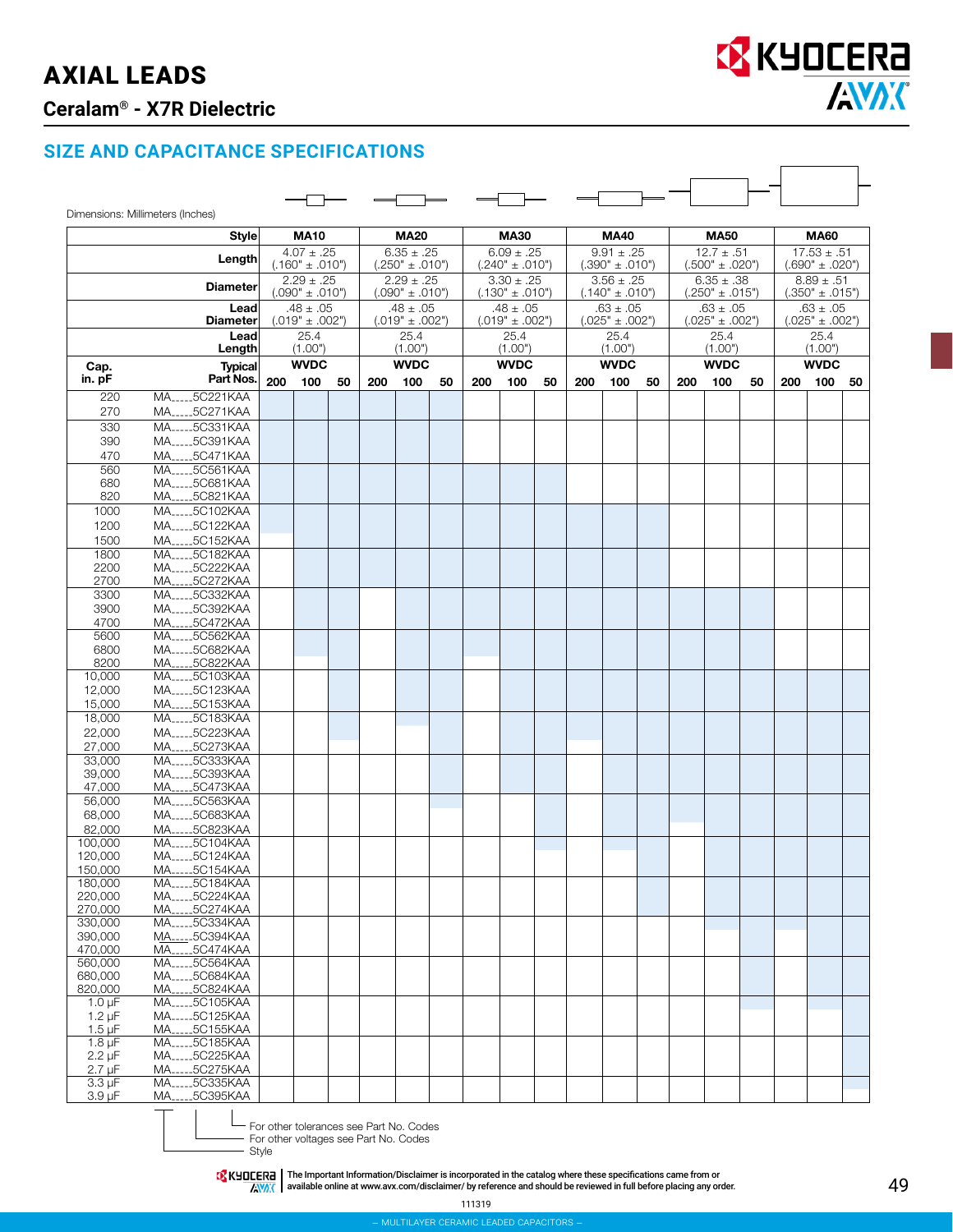# AXIAL LEADS

## **Ceralam® - Z5U Dielectric**



#### **SIZE AND CAPACITANCE SPECIFICATIONS**

|                            | Dimensions: Millimeters (Inches)                |     |                                       |    |     |                                       |    |                                       |                     |                                       |     |                     |                                       |                                       |                     |    |                                        |                     |    |
|----------------------------|-------------------------------------------------|-----|---------------------------------------|----|-----|---------------------------------------|----|---------------------------------------|---------------------|---------------------------------------|-----|---------------------|---------------------------------------|---------------------------------------|---------------------|----|----------------------------------------|---------------------|----|
|                            | <b>Style</b>                                    |     | <b>MA10</b>                           |    |     | <b>MA20</b>                           |    |                                       | <b>MA30</b>         |                                       |     | <b>MA40</b>         |                                       |                                       | <b>MA50</b>         |    |                                        | <b>MA60</b>         |    |
|                            | Lenath                                          |     | $4.07 \pm .25$<br>$(.160" \pm .010")$ |    |     | $6.35 \pm .25$<br>$(.250" \pm .010")$ |    | $6.09 \pm .25$<br>("010. ± "240.)     |                     | $9.91 \pm .25$<br>$(.390" \pm .010")$ |     |                     |                                       | $12.7 \pm .51$<br>$(.500" \pm .020")$ |                     |    | $17.53 \pm .51$<br>$(.690" \pm .020")$ |                     |    |
|                            | <b>Diameter</b>                                 |     | $2.29 \pm .25$<br>$(.090" \pm .010")$ |    |     | $2.29 \pm .25$<br>$(.090" \pm .010")$ |    | $3.30 \pm .25$<br>$(.130" \pm .010")$ |                     | $3.56 \pm .25$<br>$(.140" \pm .010")$ |     |                     | $6.35 \pm .38$<br>$(.250" \pm .015")$ |                                       |                     |    | $8.89 \pm .51$<br>$(.350" \pm .015")$  |                     |    |
|                            | Lead                                            |     | $.48 \pm .05$                         |    |     | $.48 \pm .05$                         |    |                                       | $.48 \pm .05$       |                                       |     | $.63 \pm .05$       |                                       | $.63 \pm .05$                         |                     |    | $.63 \pm .05$                          |                     |    |
|                            | <b>Diameter</b>                                 |     | $(.019" \pm .002")$                   |    |     | $(.019" \pm .002")$                   |    |                                       | $(.019" \pm .002")$ |                                       |     | $(.025" \pm .002")$ |                                       |                                       | $(.025" \pm .002")$ |    |                                        | $(.025" \pm .002")$ |    |
|                            | Lead<br>Length                                  |     | 25.4<br>(1.00")                       |    |     | 25.4<br>(1.00")                       |    |                                       | 25.4<br>(1.00")     |                                       |     | 25.4<br>(1.00")     |                                       |                                       | 25.4<br>(1.00")     |    |                                        | 25.4<br>(1.00")     |    |
| Cap.                       | <b>Typical</b>                                  |     | <b>WVDC</b>                           |    |     | <b>WVDC</b>                           |    |                                       | <b>WVDC</b>         |                                       |     | <b>WVDC</b>         |                                       |                                       | <b>WVDC</b>         |    |                                        | <b>WVDC</b>         |    |
| in. pF                     | Part Nos.                                       | 200 | 100                                   | 50 | 200 | 100                                   | 50 | 200                                   | 100                 | 50                                    | 200 | 100                 | 50                                    | 200                                   | 100                 | 50 | 200                                    | 100                 | 50 |
| 1000<br>1200               | MA5E102ZAA<br>MA5E122ZAA                        |     |                                       |    |     |                                       |    |                                       |                     |                                       |     |                     |                                       |                                       |                     |    |                                        |                     |    |
| 1500                       | MA5E152ZAA                                      |     |                                       |    |     |                                       |    |                                       |                     |                                       |     |                     |                                       |                                       |                     |    |                                        |                     |    |
| 1800                       | MA5E182ZAA                                      |     |                                       |    |     |                                       |    |                                       |                     |                                       |     |                     |                                       |                                       |                     |    |                                        |                     |    |
| 2200                       | MA5E222ZAA                                      |     |                                       |    |     |                                       |    |                                       |                     |                                       |     |                     |                                       |                                       |                     |    |                                        |                     |    |
| 2700                       | MA5E272ZAA                                      |     |                                       |    |     |                                       |    |                                       |                     |                                       |     |                     |                                       |                                       |                     |    |                                        |                     |    |
| 3300                       | MA5E332ZAA                                      |     |                                       |    |     |                                       |    |                                       |                     |                                       |     |                     |                                       |                                       |                     |    |                                        |                     |    |
| 3900                       | MA5E392ZAA                                      |     |                                       |    |     |                                       |    |                                       |                     |                                       |     |                     |                                       |                                       |                     |    |                                        |                     |    |
| 4700                       | MA5E472ZAA                                      |     |                                       |    |     |                                       |    |                                       |                     |                                       |     |                     |                                       |                                       |                     |    |                                        |                     |    |
| 5600                       | MA5E562ZAA<br>MA5E682ZAA                        |     |                                       |    |     |                                       |    |                                       |                     |                                       |     |                     |                                       |                                       |                     |    |                                        |                     |    |
| 6800<br>8200               | MA5E822ZAA                                      |     |                                       |    |     |                                       |    |                                       |                     |                                       |     |                     |                                       |                                       |                     |    |                                        |                     |    |
| 10,000                     | MA <sub>-----</sub> 5E103ZAA                    |     |                                       |    |     |                                       |    |                                       |                     |                                       |     |                     |                                       |                                       |                     |    |                                        |                     |    |
| 12,000                     | MA5E123ZAA                                      |     |                                       |    |     |                                       |    |                                       |                     |                                       |     |                     |                                       |                                       |                     |    |                                        |                     |    |
| 15,000                     | MA5E153ZAA                                      |     |                                       |    |     |                                       |    |                                       |                     |                                       |     |                     |                                       |                                       |                     |    |                                        |                     |    |
| 18,000                     | MA5E183ZAA                                      |     |                                       |    |     |                                       |    |                                       |                     |                                       |     |                     |                                       |                                       |                     |    |                                        |                     |    |
| 22,000                     | MA5E223ZAA                                      |     |                                       |    |     |                                       |    |                                       |                     |                                       |     |                     |                                       |                                       |                     |    |                                        |                     |    |
| 27,000                     | MA5E273ZAA                                      |     |                                       |    |     |                                       |    |                                       |                     |                                       |     |                     |                                       |                                       |                     |    |                                        |                     |    |
| 33,000                     | MA5E333ZAA                                      |     |                                       |    |     |                                       |    |                                       |                     |                                       |     |                     |                                       |                                       |                     |    |                                        |                     |    |
| 39,000<br>47,000           | MA5E393ZAA<br>MA5E473ZAA                        |     |                                       |    |     |                                       |    |                                       |                     |                                       |     |                     |                                       |                                       |                     |    |                                        |                     |    |
| 56,000                     | MA5E563ZAA                                      |     |                                       |    |     |                                       |    |                                       |                     |                                       |     |                     |                                       |                                       |                     |    |                                        |                     |    |
| 68,000                     | MA5E683ZAA                                      |     |                                       |    |     |                                       |    |                                       |                     |                                       |     |                     |                                       |                                       |                     |    |                                        |                     |    |
| 82,000                     | MA5E823ZAA                                      |     |                                       |    |     |                                       |    |                                       |                     |                                       |     |                     |                                       |                                       |                     |    |                                        |                     |    |
| 100,000                    | MA5E104ZAA                                      |     |                                       |    |     |                                       |    |                                       |                     |                                       |     |                     |                                       |                                       |                     |    |                                        |                     |    |
| 120,000                    | MA <sub>1111</sub> 5E124ZAA                     |     |                                       |    |     |                                       |    |                                       |                     |                                       |     |                     |                                       |                                       |                     |    |                                        |                     |    |
| 150,000                    | MA_____5E154ZAA                                 |     |                                       |    |     |                                       |    |                                       |                     |                                       |     |                     |                                       |                                       |                     |    |                                        |                     |    |
| 180,000<br>220,000         | MA5E184ZAA<br>MA5E224ZAA                        |     |                                       |    |     |                                       |    |                                       |                     |                                       |     |                     |                                       |                                       |                     |    |                                        |                     |    |
| 270.000                    | MA5E274ZAA                                      |     |                                       |    |     |                                       |    |                                       |                     |                                       |     |                     |                                       |                                       |                     |    |                                        |                     |    |
| 330,000                    | MA5E334ZAA                                      |     |                                       |    |     |                                       |    |                                       |                     |                                       |     |                     |                                       |                                       |                     |    |                                        |                     |    |
| 390,000                    | MA____5E394ZAA                                  |     |                                       |    |     |                                       |    |                                       |                     |                                       |     |                     |                                       |                                       |                     |    |                                        |                     |    |
| 470,000                    | MA5E474ZAA                                      |     |                                       |    |     |                                       |    |                                       |                     |                                       |     |                     |                                       |                                       |                     |    |                                        |                     |    |
| 560,000<br>680,000         | MA 5E564ZAA<br>MA5E684ZAA                       |     |                                       |    |     |                                       |    |                                       |                     |                                       |     |                     |                                       |                                       |                     |    |                                        |                     |    |
| 820,000                    | MA 5F8247AA                                     |     |                                       |    |     |                                       |    |                                       |                     |                                       |     |                     |                                       |                                       |                     |    |                                        |                     |    |
| $1.0 \mu F$                | MA5E105ZAA                                      |     |                                       |    |     |                                       |    |                                       |                     |                                       |     |                     |                                       |                                       |                     |    |                                        |                     |    |
| $1.2 \mu F$                | MA5E125ZAA                                      |     |                                       |    |     |                                       |    |                                       |                     |                                       |     |                     |                                       |                                       |                     |    |                                        |                     |    |
| $1.5 \mu F$                | MA5E155ZAA                                      |     |                                       |    |     |                                       |    |                                       |                     |                                       |     |                     |                                       |                                       |                     |    |                                        |                     |    |
| $1.8 \mu F$                | MA <sub>-----</sub> 5E185ZAA<br>MA_____5E225ZAA |     |                                       |    |     |                                       |    |                                       |                     |                                       |     |                     |                                       |                                       |                     |    |                                        |                     |    |
| $2.2 \mu F$<br>$2.7 \mu F$ | MA5E275ZAA                                      |     |                                       |    |     |                                       |    |                                       |                     |                                       |     |                     |                                       |                                       |                     |    |                                        |                     |    |
| $3.3 \mu F$                | MA5E335ZAA                                      |     |                                       |    |     |                                       |    |                                       |                     |                                       |     |                     |                                       |                                       |                     |    |                                        |                     |    |
| $3.9 \mu F$                | MA5E395ZAA                                      |     |                                       |    |     |                                       |    |                                       |                     |                                       |     |                     |                                       |                                       |                     |    |                                        |                     |    |
| $4.7 \mu F$                | MA____5E475ZAA                                  |     |                                       |    |     |                                       |    |                                       |                     |                                       |     |                     |                                       |                                       |                     |    |                                        |                     |    |
| $5.6 \,\mu F$              | MA 5E565ZAA                                     |     |                                       |    |     |                                       |    |                                       |                     |                                       |     |                     |                                       |                                       |                     |    |                                        |                     |    |
| $6.8 \mu F$<br>$8.2 \mu F$ | MA5E685ZAA<br>MA5E825ZAA                        |     |                                       |    |     |                                       |    |                                       |                     |                                       |     |                     |                                       |                                       |                     |    |                                        |                     |    |
|                            |                                                 |     |                                       |    |     |                                       |    |                                       |                     |                                       |     |                     |                                       |                                       |                     |    |                                        |                     |    |

For other tolerances see Part No. Codes

For other voltages see Part No. Codes Style

EX KHOLERE | The Important Information/Disclaimer is incorporated in the catalog where these specifications came from or<br>A available online at [www.avx.com/disclaimer/](http://www.avx.com/disclaimer/) by reference and should be reviewed in full before pl

111319